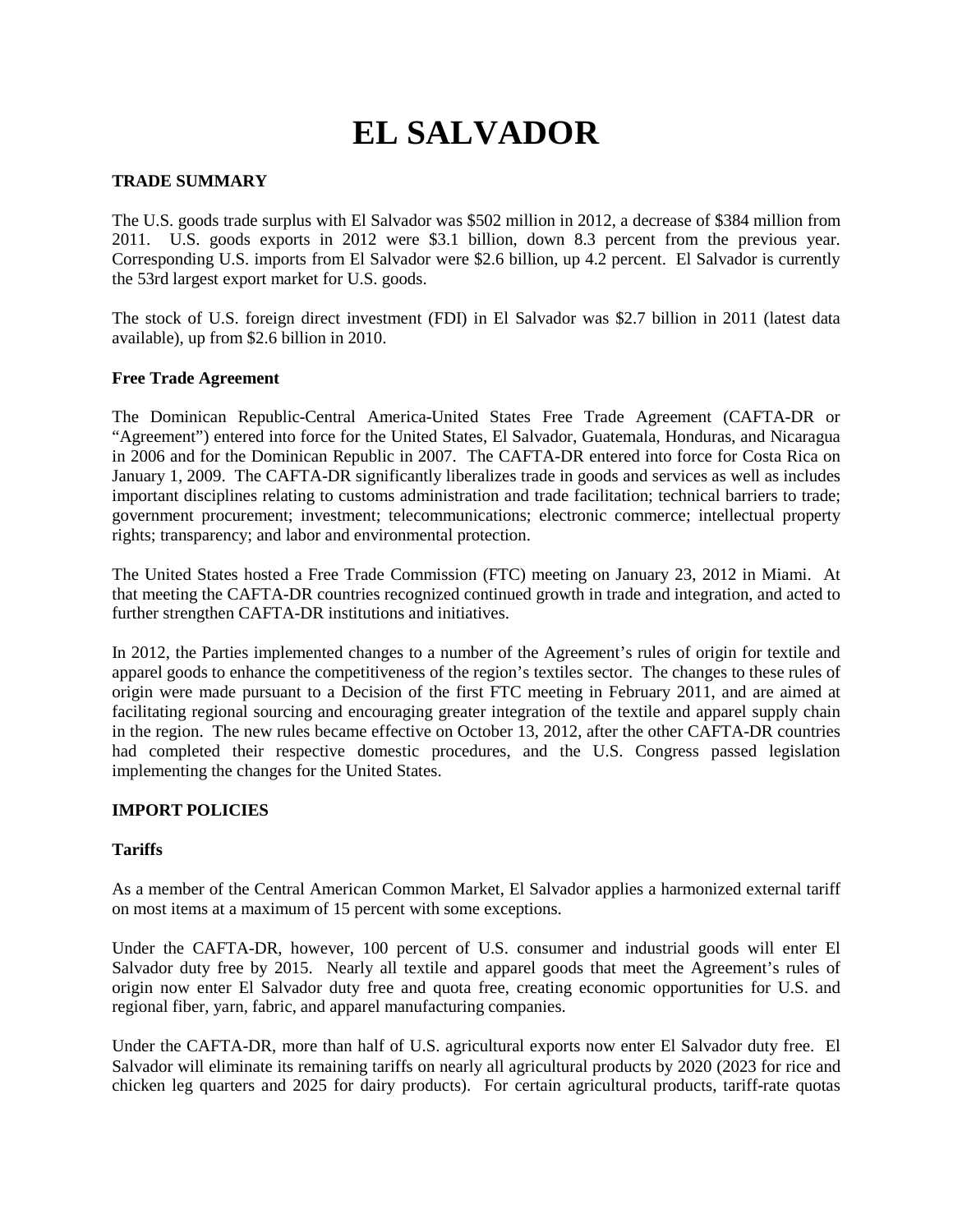(TRQs) permit some duty-free access for specified quantities during the tariff phase-out period, with the duty-free amount expanding during that period. El Salvador will liberalize trade in white corn through continual expansion of a TRQ, rather than by the reduction of the out-of-quota tariff.

# **Nontariff Measures**

Under the CAFTA-DR, all CAFTA-DR countries, including El Salvador, committed to improve transparency and efficiency in administering customs procedures, including the CAFTA-DR rules of origin. The CAFTA-DR countries also committed to ensuring greater procedural certainty and fairness in the administration of these procedures, and agreed to share information to combat illegal trans-shipment of goods. However, U.S. exporters and Salvadoran importers of U.S. products, particularly agricultural goods, have expressed increasing concern about customs-related problems they are encountering in El Salvador, specifically issues related to origin verification procedures. The United States is continuing to engage with El Salvador on these issues. In addition, while El Salvador continues to make progress on customs issues, the United States continues to work with El Salvador to address concerns related to implementation of its CAFTA-DR obligations with respect to express shipments.

In 2009 and again in 2010, El Salvador amended its law regulating the production and sale of alcoholic beverages. The amendments applied an 8 percent *ad valorem* tax on domestic and imported alcoholic beverages, as well as a specific tax based on percentage of alcohol by volume. This tax structure applies a lower rate per percentage of alcohol on alcoholic beverages that are typically produced locally or imported from other Central American countries (*e.g.*, *aguardiente*) than on alcoholic beverages that are imported from non-Central American countries (*e.g.*, whiskey and gin). The U.S. Government has raised concerns about the amended law with the government of El Salvador and continues to work with the government in an effort to address those concerns.

# **GOVERNMENT PROCUREMENT**

The CAFTA-DR requires that procuring entities use fair and transparent procurement procedures, including advance notice of purchases and timely and effective bid review procedures, for procurements covered by the Agreement. Under the CAFTA-DR, U.S. suppliers are permitted to bid on procurements of most Salvadoran government entities, including key ministries and state-owned enterprises, on the same basis as Salvadoran suppliers. The anticorruption provisions in the Agreement require each government to ensure under its domestic law that bribery in matters affecting trade and investment, including in government procurement, is treated as a criminal offense or is subject to comparable penalties.

In May 2011, the Legislative Assembly approved a series of reforms to the LACAP (*Ley de Adquisiciones y Contrataciones de la Administración Pública*), which regulates government procurement. These reforms included easing procurement procedures to expedite contracts valued at less than \$35,856. However, the U.S. Government is discussing with the government of El Salvador additional measures that have passed since, including a June 2011 law which would allow the Ministry of Health to purchase pharmaceuticals without going through an open tender, and a December 2012 decree that would require local seeds be procured by the Ministry of Agriculture under the Presidential Agricultural Package Giveaway Program.

El Salvador is not a signatory to the WTO Agreement on Government Procurement.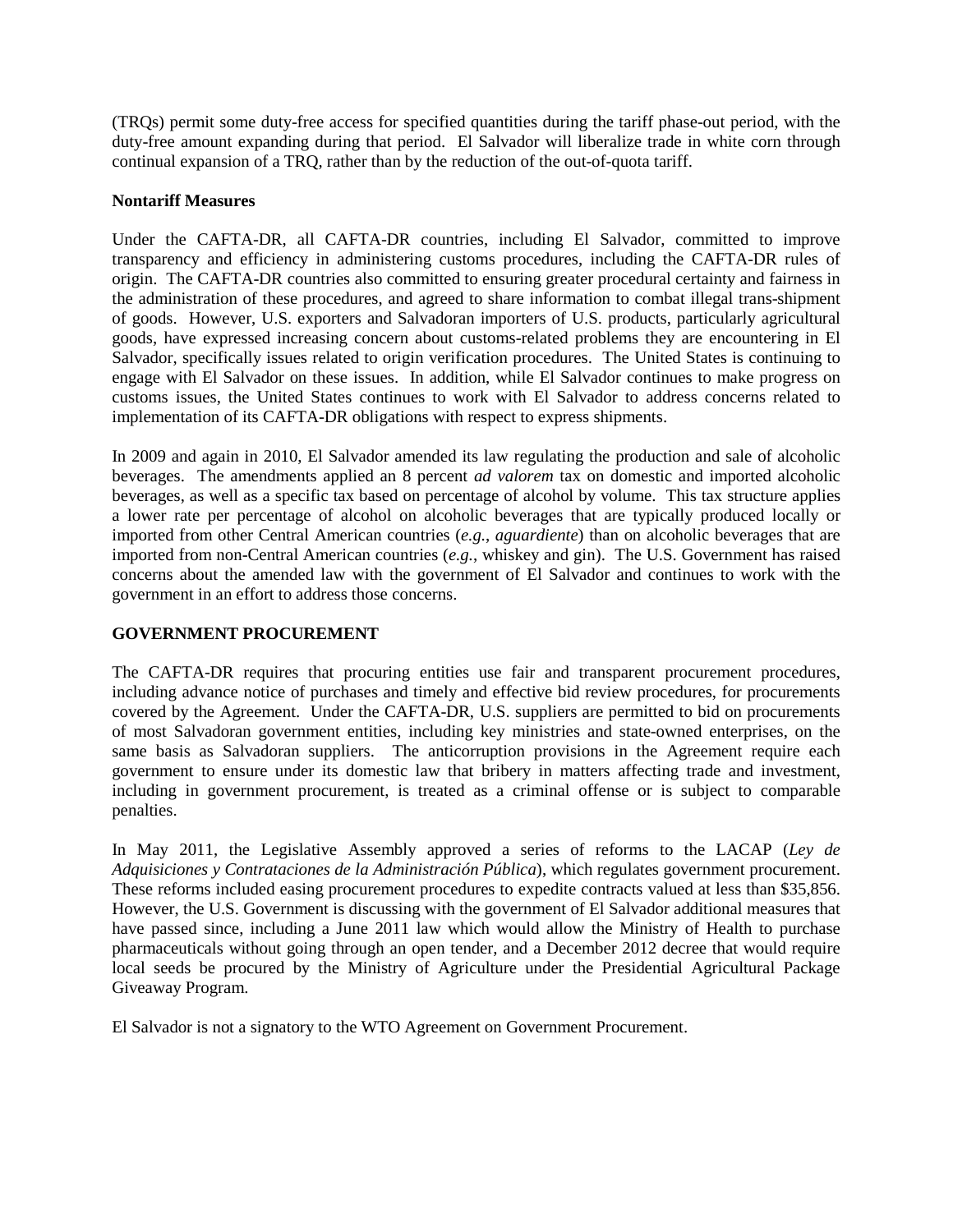#### **EXPORT SUBSIDIES**

El Salvador has notified the WTO Committee on Subsidies and Countervailing Measures of the Export Processing Zones and Marketing Act, an export subsidy program which must be phased out by the end of 2015.

Beginning on February 1, 2011, El Salvador eliminated the 6 percent tax rebate it had applied to exports shipped outside Central America for goods that had undergone a transformation process adding at least 30 percent to the original value. To compensate for the elimination of the 6 percent rebate, in January 2011, the Salvadoran government approved a new form of drawback, consisting of a refund of custom duties paid on imported inputs and intermediate goods exclusively used in the production of products exported outside of the Central American region.

Under the CAFTA-DR, El Salvador may not adopt new duty waivers or expand existing duty waivers that are conditioned on the fulfillment of a performance requirement (*e.g.*, the export of a given level or percentage of goods).

# **INTELLECTUAL PROPERTY RIGHTS PROTECTION**

To implement its CAFTA-DR intellectual property rights (IPR) obligations, El Salvador undertook legislative reforms providing for stronger IPR protection and enforcement. Despite these efforts, the piracy of optical media, both music and video, in El Salvador remains a concern. In addition, the business software industry continues to report very high piracy rates for El Salvador. Optical media imported from the United States into El Salvador are being used as duplication masters for unauthorized copies of copyrighted works. The United States has expressed concern to the Salvadoran government about inadequate enforcement of cable broadcast rights and the competitive disadvantage it places on legitimate providers of this service. The United States will continue to monitor El Salvador's implementation of its IPR obligations under the CAFTA-DR.

## **SERVICES BARRIERS**

#### **Telecommunications**

Since June 2008, every international telephone call, regardless of origin, is charged a \$0.04 per minute tax, while domestic calls within El Salvador are not assessed this tax. A previous exemption for calls from other Central American countries is no longer in effect.

## **INVESTMENT BARRIERS**

There are few formal investment barriers in El Salvador. However, there are nontransparent and duplicative regulations, and licensing and regulatory decision-making processes that appear to be inconsistent and contradictory. Such barriers have affected sectors including energy, mining, and retail sales.

# **OTHER BARRIERS**

Some U.S. firms and citizens have found corruption in government, including in the judiciary, to be a significant concern and a constraint to successful investment in El Salvador. Administrative and judicial